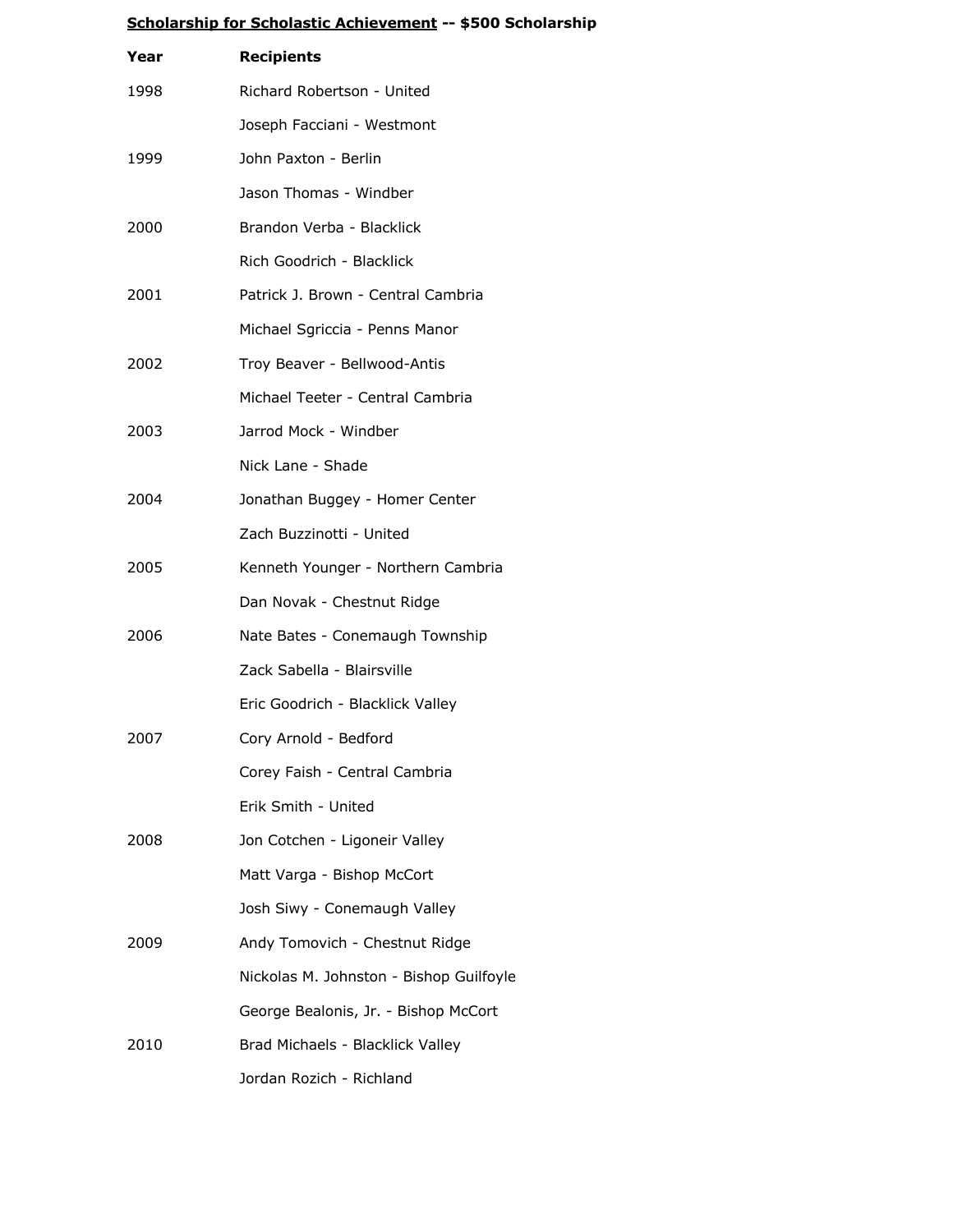|      | Curtis Markosky - Ligonier Valley                       |
|------|---------------------------------------------------------|
| 2011 | Jake Deffibaugh - Chestnut Ridge                        |
|      | Ian Edwards - Meyersdale                                |
|      | Willie Sollenberger - Northern Bedford                  |
| 2012 | Mike Cavazza - Marion Center                            |
|      | Jacob Craig - Berlin                                    |
|      | Russell Markosky - Ligonier Valley                      |
| 2013 | Shawn Dell - Forest Hills                               |
|      | Micah Tennant - Ligonier                                |
|      | Pat Irwin - Bishop Guilfoyle                            |
|      |                                                         |
| 2014 | Derek Mullen - North Star<br>Levi Albright - North Star |
|      | Scott Bauer - Central Cambria                           |
|      |                                                         |
| 2015 | Garrett Varner - Forest Hills                           |
|      | Corey Hall - Bishop McCort                              |
|      | Logan Flick - Somerset                                  |
| 2016 | Austin Montgomery - Bedford                             |
|      | Daniel Terek - Penn Cambria                             |
|      | Nathaniel Zanoni - Somerset                             |
| 2017 | Joshua Trybus- Bishop Guilfoyle                         |
|      | Austin Fritz- Somerset                                  |
|      | Cole Booth- Berlin                                      |
|      |                                                         |
| 2018 | Richard Phillips- Bishop McCort                         |
|      | Nick Brawley- Cambria Heights                           |
|      | Clayton Dorian-Westmont                                 |
|      |                                                         |